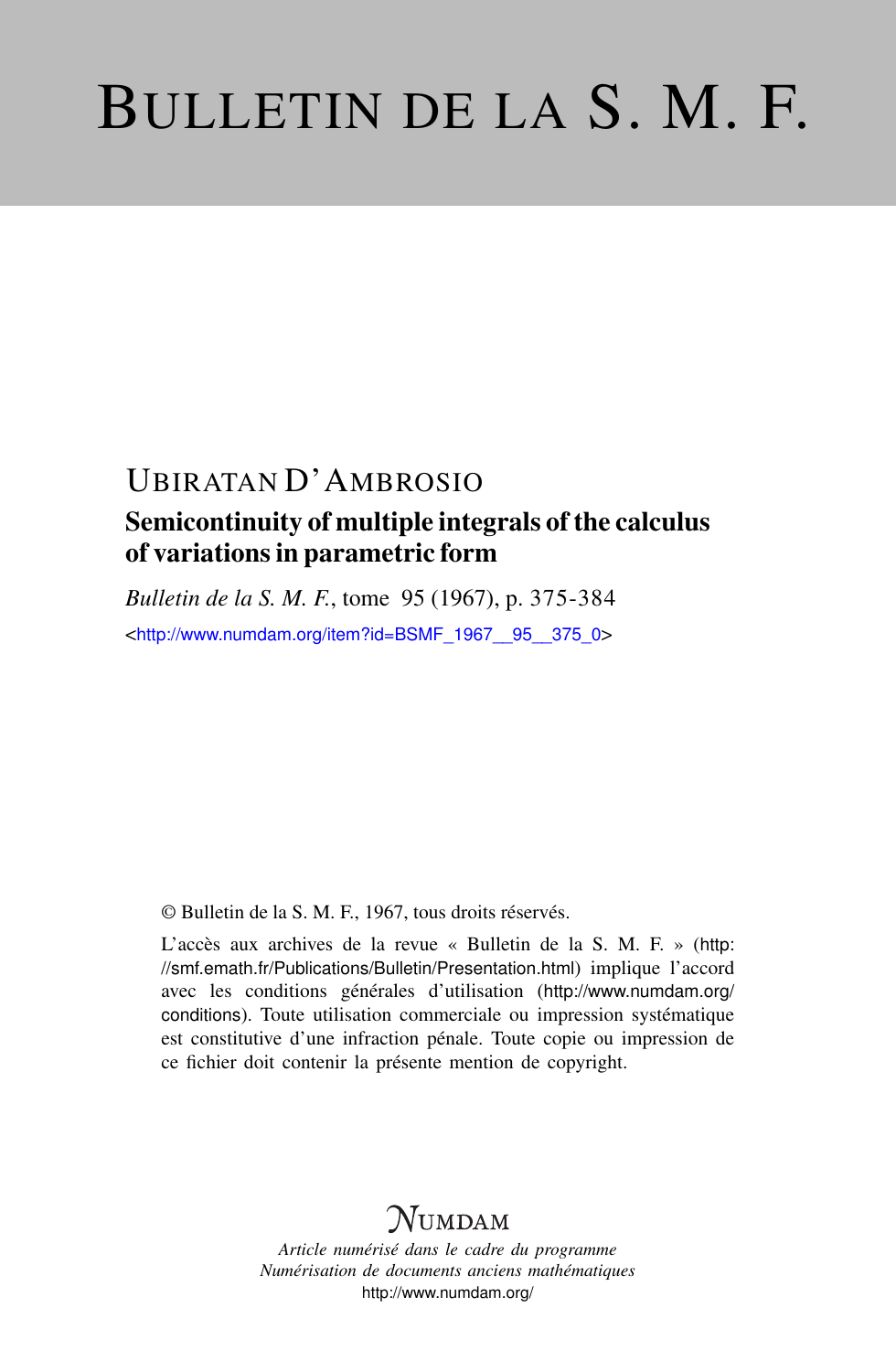*Bull. Soc. math. France,* 95, 1967, p. 375 à 384.

### SEMICONTINUITY OF MULTIPLE INTEGRALS OF THE CALCULUS OF VARIATIONS IN PARAMETRIC FORM

**BY**

#### UBIRATAN D'AMBROSIO<sup>(\*)</sup>.

In this paper, we study functionals of the type

$$
\langle T, F \rangle = \int_{\text{spt } T} F(x, \overrightarrow{T}(x)) dH^{k}(x),
$$

where *T* is a *k*-dimensional rectifiable current in  $R^n$ ,  $\overrightarrow{T}(x)$  is a *k*-vector associated with T,  $H^k$  is *k*-dimensional Hausdorff measure in  $R^n$ ,  $F(x_0 \overrightarrow{T})$ is a real valued continuous map in  $R<sup>n</sup> \times \Lambda_k$  ( $R<sup>n</sup>$ ), positively homogeneous in  $\overrightarrow{T}$  and quasi convex in the following sense: if  $F_0(\overrightarrow{T}) = F(x_0, \overrightarrow{T})$ , the solution of the problem of minimum of  $\langle T, F_0 \rangle$ , with given planar boundary C is the planar current S with  $\partial S = C$ . It is then shown that relatively to convergence in Whitney's flat norm,  $\langle T, F_0 \rangle$  is a lower semicontinuous functional. Theorems of existence of minimum are then easily obtained.

#### **1. Introduction.**

Rectifiable currents were introduced in [3], and subsequently applied to the calculus of variations and area theory. The theory of integral currents has been applied to the problem of Plateau, allowing for powerful existence and continuity theorems ([3], [5]), and to the study of continuous maps of finite area from a compact k-manifold into  $n$ -space ([4]). In this paper, we study general variational problems formulated in terms of rectifiable currents, specifically the problem of minimum of multiple integrals in parametric form. By considering integrands which are

<sup>(\*)</sup> Partially supported by a National Science Foundation grant.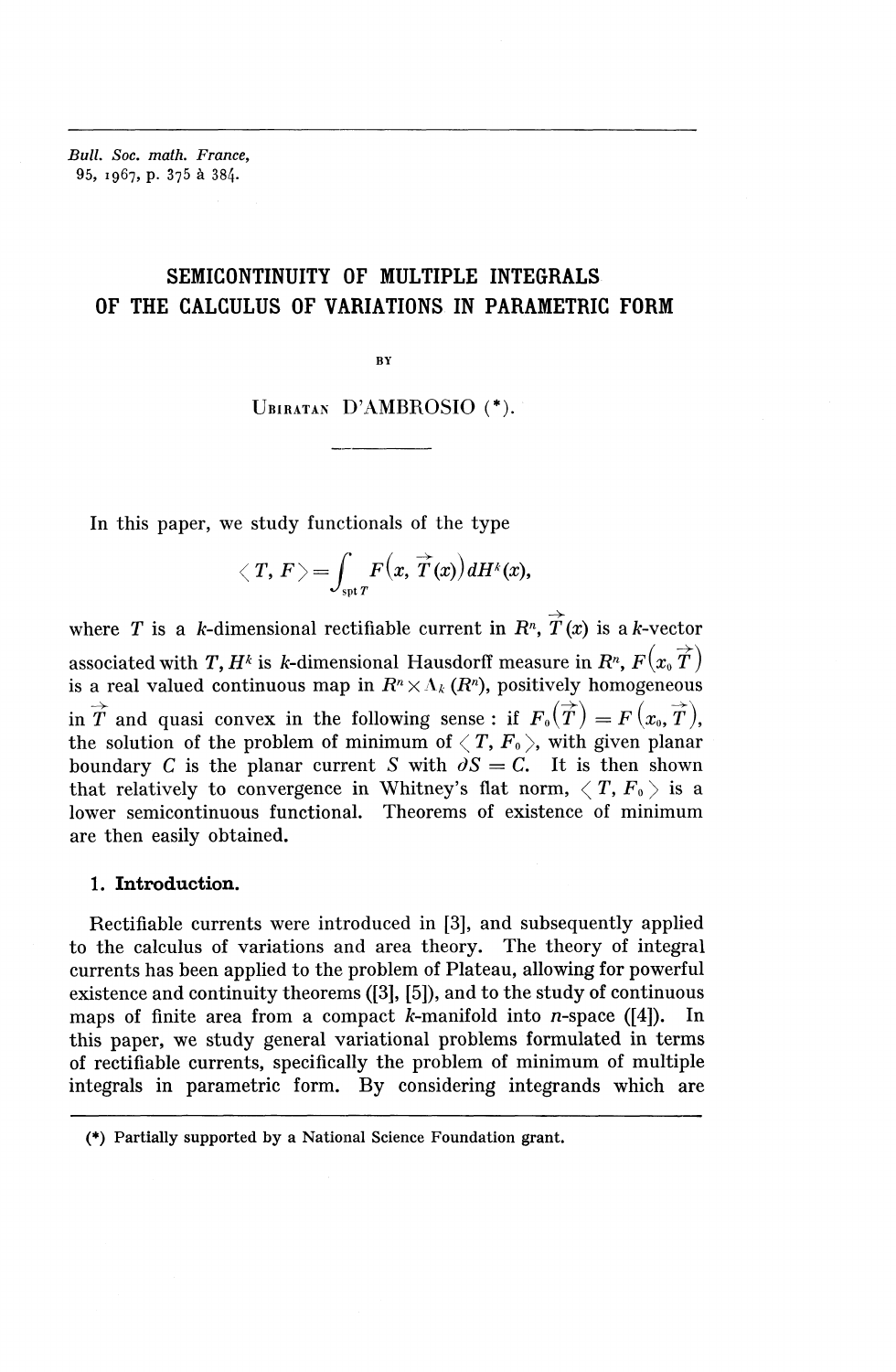#### $376$  U. D'AMBROSIO.

quasi-convex in the sense first introduced by C. B. MORREY, Jr. ([7]), we are able to give a very general semicontinuity theorem when convergence of the rectifiable currents is understood with respect to a norm similar to the one introduced by H. WHITNEY in [8] for polyhedral chains and there called flat norm. This norm was recently used by W. H. FLEMING as the basis of his theory of flat chains over a finite coefficient group ([6]).

The proof of the semi-continuity theorem proceeds by classical arguments, in a way similar to the procedure in [9], § 5, and then existence theorems follow immediately from well known results in the theory of integral currents ([3]).

The most thankful gratitude is due to Professor Wendell H. FLEMING for his most generous amount of suggestions and aid and invaluable encouragement.

#### **2. Preliminaries.**

We will recall briefly some definitions and results from [3], and establish terminology and notations.

 $E^k(U)$  is the real vector space of differential k-forms of class  $\infty$  on the open subset  $U$  of  $R<sup>n</sup>$ , with the topology of uniform convergence on each compact subset of *U* of each partial derivative of any order.  $E_k(U)$  is the space of real valued continuous linear functionals on  $E^k(U)$ ; these are called *k-dimensional currents,* spt T stands for the usual support of the functional  $T \in E_k(U)$ , and throughout this paper only currents with compact support will be considered.

The *mass* of *T* is defined as

$$
M(T) = \sup \{ T(\varphi) : \varphi \in E^k(U) \text{ and } M(\varphi) \leq 1 \}
$$

where

$$
M(\varphi) = \sup \{ \| \varphi_x \| : x \in U \}
$$

and one recalls that a differential form of  $E^k(U)$  may be regarded as an infinitely differentiable map

$$
\varphi: x \in U \to \varphi_x \in \Lambda^k(R^n)
$$

where  $\Lambda^k(R^n)$  stands for the space of *k*-covectors of  $R^n$ . Then,

 $|| \varphi_x || = \sup \{ \varphi_x(\gamma) : \gamma \text{ is a simple } k \text{-vector of } R^n \text{ with norm } \leq 1 \}$ 

All the currents in this paper will be supposed with finite mass.

The boundary of T is the  $(k-1)$ -dimensional current  $\partial T$  defined by  $\partial T = T \circ d$ , where *d* is the exterior differentiation on  $E^k(U)$ . Also,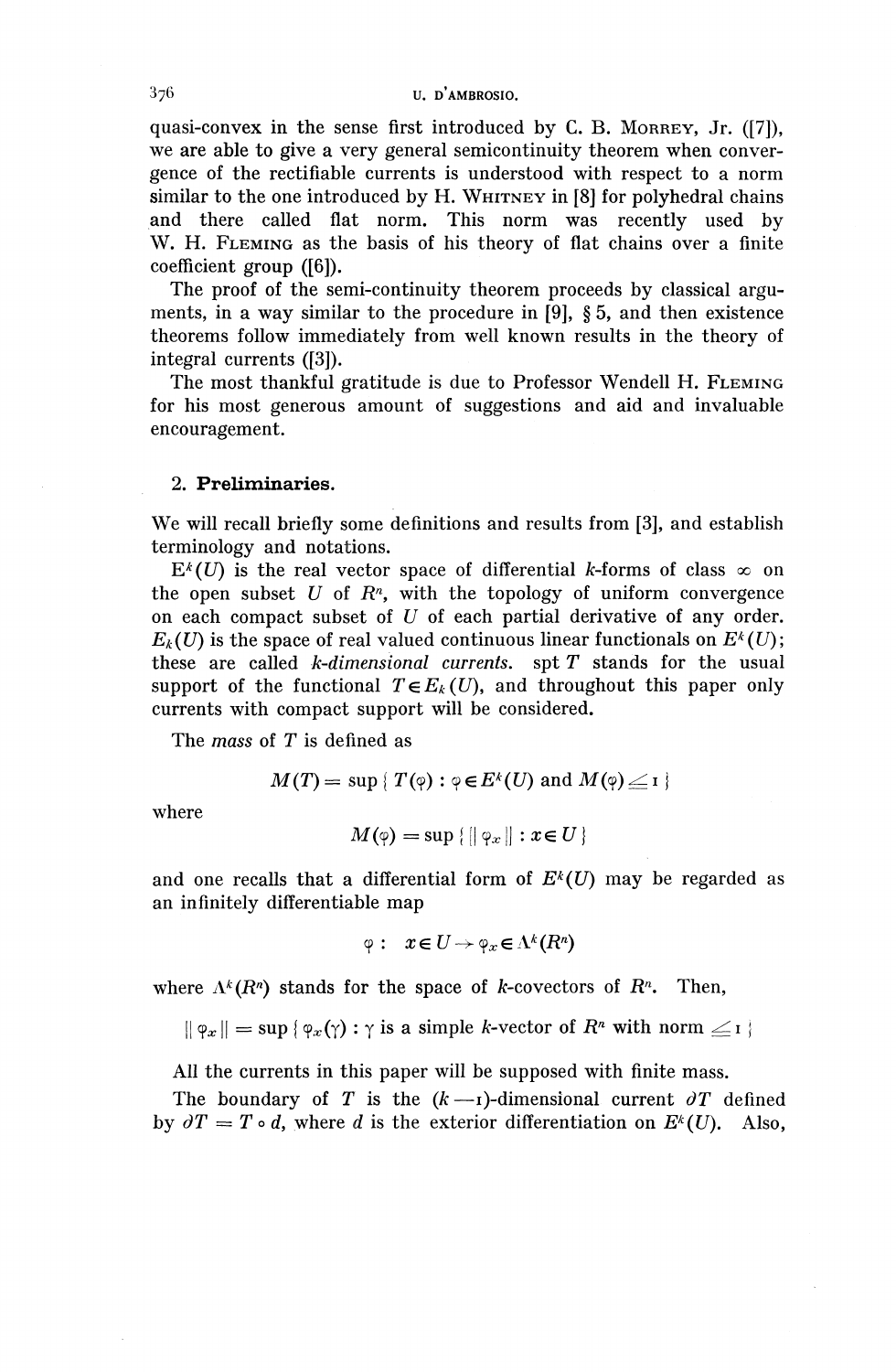#### SEMICONTINUITY OF MULTIPLE INTEGRALS.  $3\frac{7}{7}$

if  $T \in E_k(U)$  and  $\omega \in E^m(U)$ ,  $T \wedge \omega$  is the (k-m)-dimensional current in  $U$  defined by

$$
T \wedge \omega(\varphi) = T(\omega \wedge \varphi) \quad \text{for all } \varphi \in E^{k-m}(U).
$$

A *k*-cell A is the current  $\int \varphi$ ,  $\varphi \in E^k(R^n)$ ; finite linear combination  $J_{\scriptscriptstyle\mathcal{A}}$ of A-cells are called *k-polyhedral chains.*

The  $C^*$  map  $f: R^m \rightarrow R^n$  induces a continuous linear transformation

$$
f^{\sharp}: \quad \bigoplus_{k} E^{k}(R^{n}) \rightarrow \bigoplus_{k} E^{k}(R^{m}),
$$

where  $\bigoplus_k E^k(R^n)$  stands for the direct sum of  $E^k(R^n)$ , all k. If T if a k-dimensional current of  $R<sup>m</sup>$ , the image of T by f is the k-dimensionas current of  $R^n$  defined by  $f_{\sharp}T = T \circ f^{\sharp}$ .

A curent  $Q$  is an integral Lipschitzian chain in  $R<sup>n</sup>$  if it is the image of a polyhedral chain with integer coefficients in  $R^m$  by a Lipschitzian function  $f : R^m \to R^n$ . The Lipschitzian function  $f$  induces a map in function  $f: R^m \to R^n$ . The Lipschitzian function f induces a map in the space of polyhedral chains in the following way. Consider  $C^*$  maps the space of polyhedral chains in the following way. Consider  $C^*$  maps  $f_i : R^m \to R^n$  such that  $f_1, f_2, f_3, \ldots$  converge to  $f$  uniformly on spt  $T$ and whose differentials are uniformly bounded on  $spt T$ . This guarantees that  $\lim_{i\to\infty} f_{i\#}(T)$  exists and is independent of the choice of the  $f_i$ 's (see [3], § 3.5). Then put

$$
f_{\sharp} T = \lim_{i \to \infty} f_{i_{\sharp}} T.
$$

A *k*-dimensional current T in  $R^n$  is termed *rectifiable* if for every  $\epsilon > 0$ there exists an integral Lipschitzian chain Q of  $R<sup>n</sup>$  such that  $M(T-Q)<\varepsilon$ .

With each T we can associate the non-negative measure  $||T||$  on Borel sets defined by the formula

$$
\|T\|(A) = M(T \cap A)
$$

where  $T \cap A$  stands, in general, for  $T \wedge \chi_A$ ,  $\chi_A$  being the characteristic function of A. The operation  $T \wedge \chi_A$  is defined in the following way. By usual methods, the current *T* has a unique extension, which we will also denote by  $T$ , to the class of all  $k$ -forms whose coefficients are bounded Baire functions, and such that a given sequence of forms  $\omega_i$ , with equally bounded coefficients in spt T, if there is a form  $\omega$  such that  $\lim \omega_i = \omega$ ,  $i\rightarrow\infty$ then  $T \wedge \omega = \lim_{k \to \infty} T \wedge \omega_k$ . In particular, one can define  $T \wedge \gamma$  /

*(see* [3], § 2.4).

BULL. SOC. MATH. — T. 95, FASO. 4. 25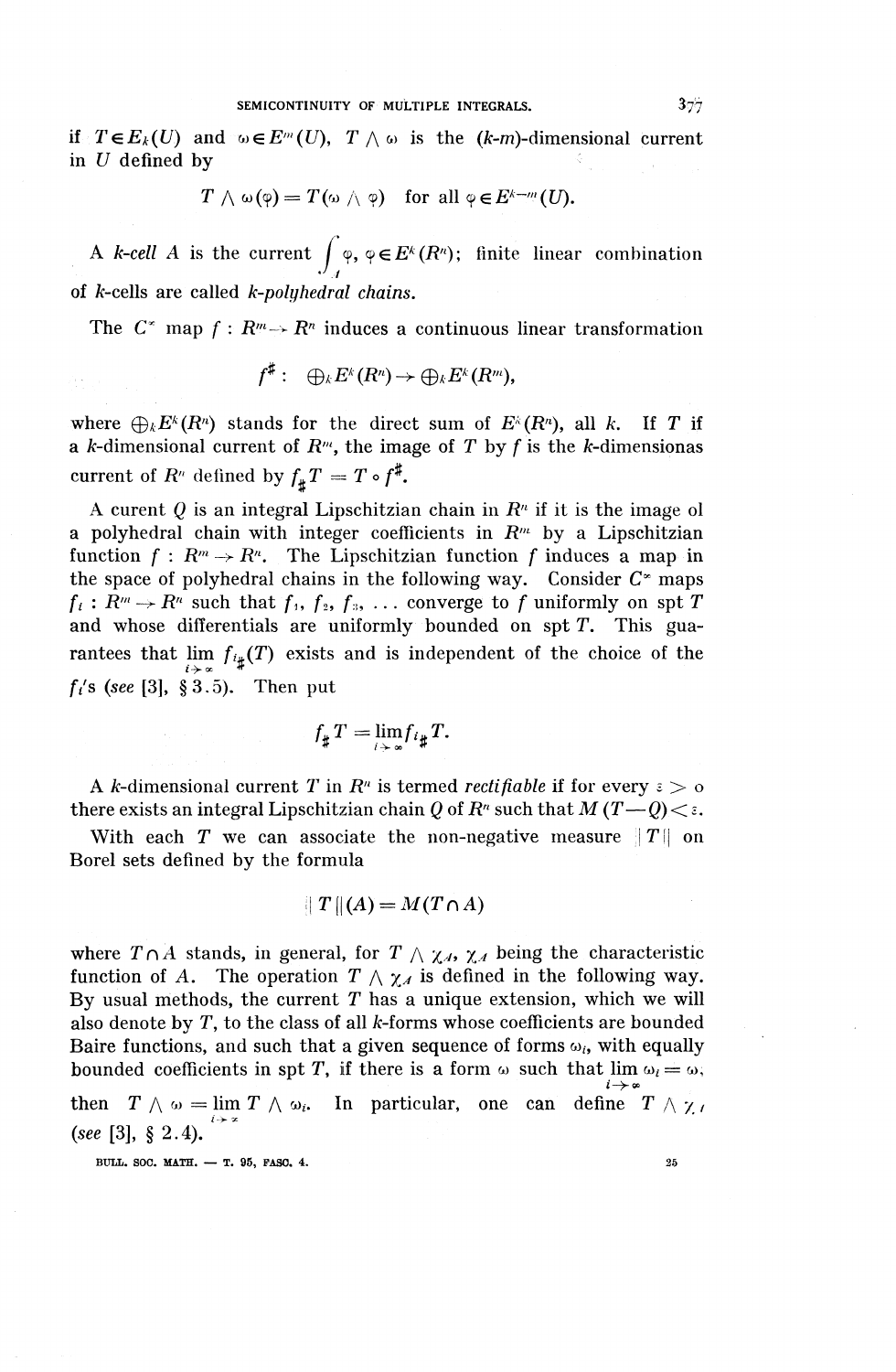*^* U. D'AMBROSIO.

For  $||T||$  almost every  $x \in \mathbb{R}^n$  we can consider the approximate tangent

unit k-vector 
$$
\bar{\xi}(x)
$$
 associated with T by the formula  
\n
$$
\varphi(x)(\bar{\xi}(x)) = \frac{d(T \wedge \varphi)}{d \|T\|} (x) \text{ for all } \varphi \in E^k(R^n) \quad \text{(see [3], § 8.8)}.
$$

If  $\gamma$  is a Caratheodory measure over  $R^n$ ,  $A \subset R^n$ ,  $\alpha$  (k) the volume of the unit *k*-ball, and  $x \in R^n$ , the *k-dimensional*  $\gamma$  density of A at x is

$$
\theta^k(\gamma, A, x) = \lim_{r \to 0^+} \alpha(k)^{-1} r^{-k} \gamma(A \cap \{y : |x-y| < r\}).
$$

Then, if *T* is a *k*-dimensional rectifiable current in  $R^n$ ,  $\theta^k(||T||, R^n, x)$ is an integer for  $H^k$ -almost all x in  $R^n$ , where  $H^k$  denotes k-dimensional Hausdorff measure ([3],  $\S 8.16$ ). We will assume throughout this paper **Frausdorf** measure ([5],  $\hat{g}$  o. for. we will assume throughor  $\theta^k$  ( $||T||$ ,  $R^n$ ,  $x$ )  $>$  o, for all the currents under consideration.

We will put

$$
\overset{\succ}{T}(x)=\overset{\succ}{\xi}(x)\ ^{\theta^{k}}\left(\parallel T\parallel,R^{n},\,x\right)
$$

and consider functionals of the form

$$
\langle T, F \rangle = \int_{\text{spr } T} F(x, \overrightarrow{T}(x)) dH^{k}(x)
$$

where the admissible integrands are maps

$$
F: R^n \times \Lambda_k(R^n) \to R
$$

which are continuous, non-negative and positively homogeneous in the second argument.  $\Lambda_k(R^n)$  stands for the space of k-vectors of  $R^n$ .

#### 3. The semicontinuity theorem.

We will say that *F* is *quasi-convex* if, putting

$$
F_{\mathfrak{o}}(\overrightarrow{T})\!=\!F\big(x_{\mathfrak{o}}, \overrightarrow{T}\big)
$$

for each  $x_0$ , the solution of the problem of minimizing  $\langle T, F_0 \rangle$  with a given planar boundary C is the planar current S with  $\partial S = C$ .

We will consider for a  $k$ -dimensional current  $T$  the following norm :

$$
W(T) = \inf \{ M(U) + M(V) : T = U + \partial V, \ U \in E_k(R^n), \ V \in E_{k+1}(R^n) \}
$$

and we will say that the sequence  $(T_i)$  of k-dimensional currents converges in Whitney's sense to the  $k$ -dimensional current  $T$  if

$$
W(T_i \rightarrow T) \rightarrow 0.
$$

*3*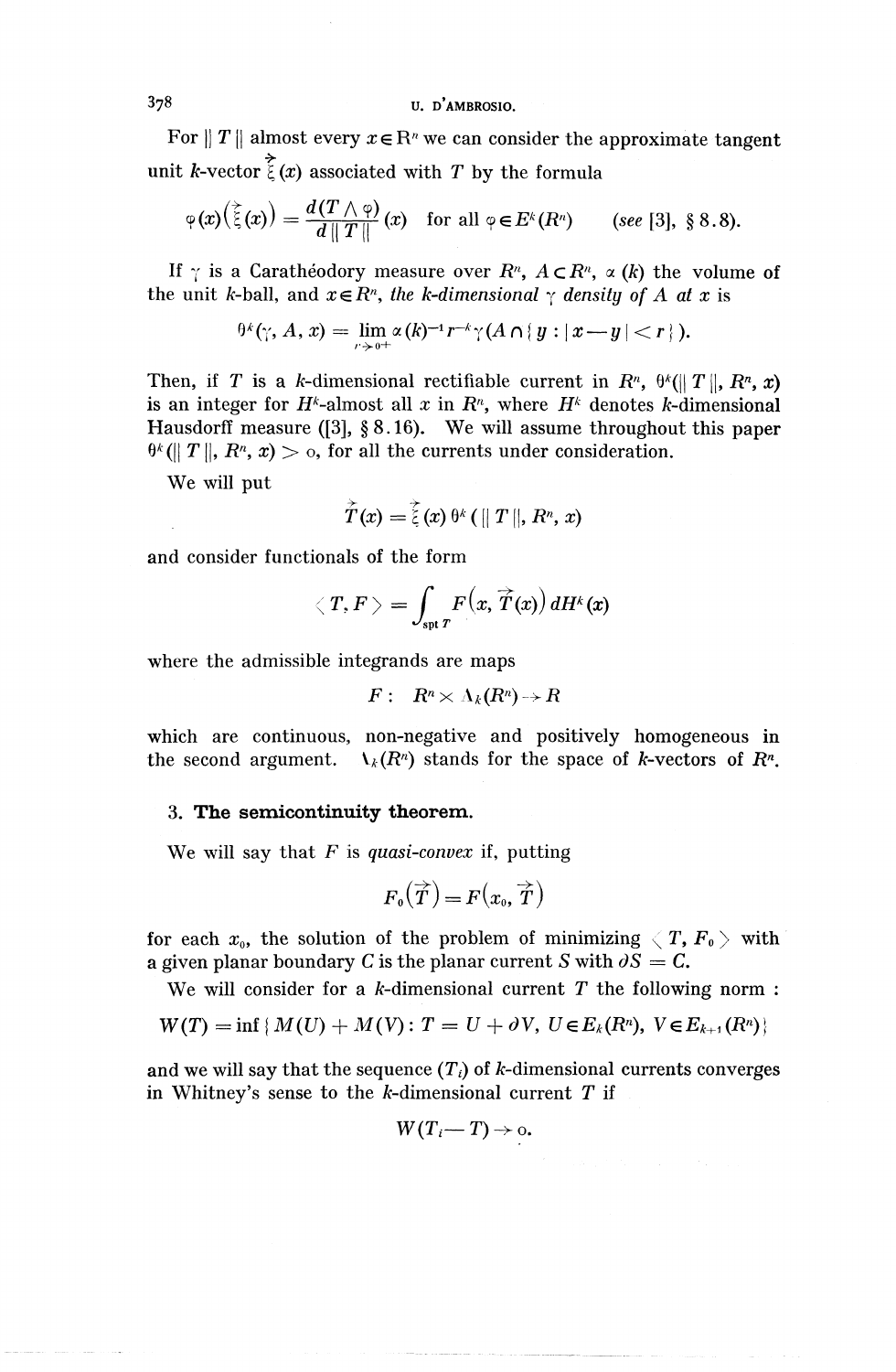THEOREM.  $-If(T_i)$  is a sequence of k-dimensional rectifiable currents *of R^-conuerging in Whitney's sense to the k-dimensional rectifiable current* T, *then*

$$
\big\langle\,T,\,F\,\big\rangle\!\leq\!\min_{i\,\!\rightarrow\,\!\infty}\lim\limits_{\mathcal{I}}\big\langle\,T_{i},\,F\,\big\rangle
$$

for all admissible integrands F that are non negative and quasi-convex.

*Proof.* — Since we are assuming that T is rectifiable, at  $||T||$  almost every  $x_0$  there exists a hyperplane  $\pi(x_0)$  tangent to T, in the sense of being the k-space of the k-vector  $\tilde{\zeta}(x_0)$ , and by [3], §8.16, there exists a submanifold Y  $(x_0)$  of  $R^n$  of class C<sup>1</sup>, tangent to  $\pi(x_0)$  at  $x_0$  and such that

$$
\lim_{r\rightarrow \,0^+}\alpha\left(k\right)^{-1}r^{-k}M(T\cap S(x_0,r)\longrightarrow^{0^k}(\parallel T\parallel,R^n,\,x_{_0})\,\,Y(x_{_0})\cap S(x_0,\,r))=0
$$

where  $S(x_0, r) = \{ x \in R^n : |x - x_0| < r \}.$ 

Then, by this remark and by the hypothesis of quasiconvexity for the admissible integrands, we can find, for a given  $\varepsilon > 0$ , a  $r_1$  such that

$$
\text{(t)}\qquad \qquad \langle \ T(x_\shortparallel,\, r),\, F_\shortparallel \,\rangle \text{---} \langle \, D(x_\shortparallel,\, r),\, F_\shortparallel \,\rangle \text{---} \, \frac{z}{3}\, \alpha(k)\, r^k.
$$

whenever  $r \leq r_1$ , where

 $D(x_0, r) = Y(x_0) \cap S(x_0, r)$  and  $T(x_0, r) = T \cap S(x_0, r).$ 

Consider now currents  $U_i \in E_k(R^n)$ ,  $V_i \in E_{k+1}(R^n)$  such that Consider now currents  $U_i \in E_k(R^n)$ ,  $V_i \in E_{k+1}(R^n)$  such that  $T_i \rightarrow T = U_i + \partial V_i$ ,  $i = 1, 2, 3, ...$  and since  $(T_i) \rightarrow T$  in Whitney's sense,

$$
\lim_{i\to\infty} (\mathop{\rm M}\nolimits(U_i) + M(V_i)) = {\rm o}.
$$

For each i, we have

$$
T_i(x_0, r) = T(x_0, r) = U_i(x_0, r) + (\partial V_i)(x_0, r),
$$

where in general  $A(x_0, r) = A \cap S(x_0, r)$ .

From this we have

$$
T_i(x_0,r)=T(x_0,r)=U_i(x_0,r)+\partial\left(V_i(x_0,r)\right)-\left(\partial\left(V_i(x_0,r)\right)-\left(\partial\left(V_i\right)(x_0,r)\right)\right).
$$

Now, letting p be an orthogonal projection of  $R^k$  into  $\tau(x_0)$ , we can use the same argument as in [3], § 8.12, to get

$$
p_{\#}T_i(x_0, r) - p_{\#}T(x_0, r) = p_{\#}U_i(x_0, r) - p_{\#}[\partial(V_i(x_0, r)) - (\partial V_i)(x_0, r)];
$$

in fact  $V_i(x_0, r)$  is, as a  $(k + 1)$ -dimensional current in  $R^k$ , the zero current and  $p_{\sharp} V_i(x_0, r) = o$  and since  $\partial$  and  $p_{\sharp}$  commute, the above relation holds.

25.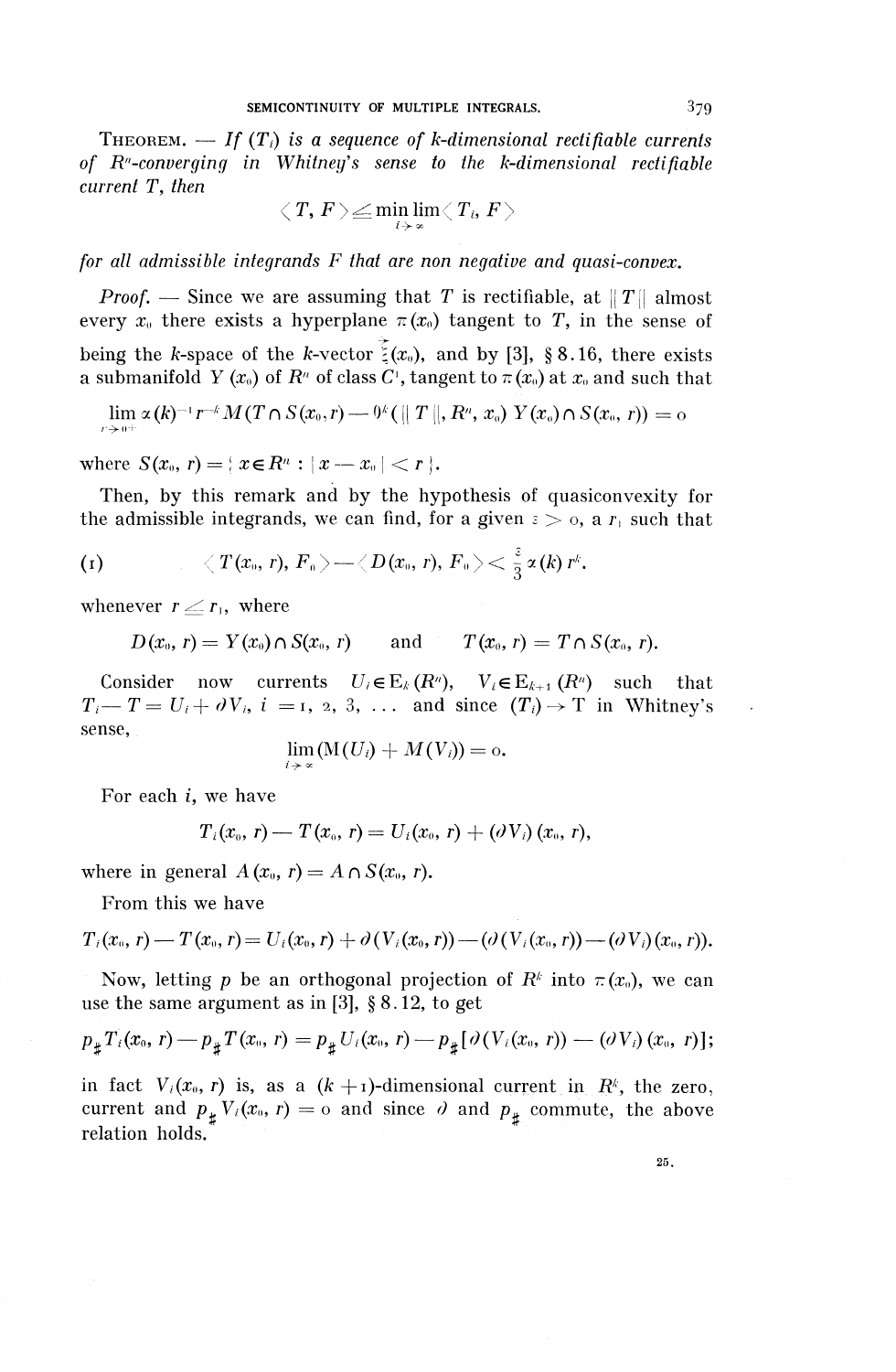Then,

$$
\begin{aligned}\n &\text{U. } \mathbf{D}^{\prime} \mathbf{AMBROSIO.} \\
&\text{Then,} \\
&\int_{0}^{r_{1}} M\left(p_{\#} T_{i}(x_{0}, r) - p_{\#} T(x_{0}, r)\right) dr \\
&\leq & \int_{0}^{r_{1}} M\left(p_{\#} U_{i}(x_{0}, r)\right) dr + \int_{0}^{r_{1}} M\left(p_{\#} (\partial \left(V_{i}(x_{0}, r)\right) - (\partial V_{i}) (x_{0}, r)\right)) dr \\
&\leq & \int_{0}^{r_{1}} M\left(U_{i}(x_{0}, r)\right) dr + \int_{0}^{r_{1}} M(\partial \left(V_{i}(x_{0}, r)\right) - (\partial V_{i}) (x_{0}, r)) dr\n \end{aligned}
$$

since projection does not increase mass.

But now, for each *i* the last integral remains bounded by  $r<sub>1</sub>M (U<sub>i</sub>) + M (V<sub>i</sub>)$ . So, applying Fatou's lemma and passing to a subsequence, which we will not distinguish in notation from the original sequence, we have, for sufficiently large indices of this subsequence, the following estimate :

$$
\begin{array}{l} \text{rate}: \\ M\big(p_\# T_i(x_\text{o},\, r) \mathop{\longrightarrow} P_\# T(x_\text{o},\, r)\big) \mathop{<}\frac{\varepsilon}{\scriptstyle{1\, 2\, K}}\, \alpha\left(k\right) r^k \end{array}
$$

for  $\mu$ -almost every  $r \leq r_1$ , where  $\mu$  stands for Lebesgue measure on the line and 2 K is an upper bound for  $F_{\theta}(\vec{T}(x))$ , which is a continuous function on a compact subset of  $\Lambda_k(R^n)$ .

But then, in view of [3], § 8.16, we have  
\n(2) 
$$
H^{k}(p_{\sharp}T_{i}(x_{0}, r)-p_{\sharp}T(x_{0}, r)) < \frac{\varepsilon}{12K}\alpha(k) r^{k}.
$$

Since 
$$
\pi(x_0)
$$
 is the tangent hyperplane to  $T$  at  $x_0$ , there exists a  $r_2$  such that  
\n(3)  $H^k(p_{\sharp}T(x_0, r) - E(x_0, r)) < \frac{\varepsilon}{12K} \alpha(k) r^k$ 

for  $r \leq r_{2}$ .

Hence, we can find a  $r_0$ , depending on  $\varepsilon$  and  $x_0$ , such that whenever  $r \leq r_0$ , and for sufficiently large indices i, we have, in view of (2) and (3),

the following estimate  
\n(4) 
$$
H^k(p_{\sharp} T_i(x_0, r) - E(x_0, r)) < \frac{\varepsilon}{6K} \alpha(k) r^k
$$
.

Now, in view of the convergence of  $(T_i)$  to T in Whitney's sense,  $T_i-T=U_i+\partial V_i$ , with  $U_i\in E_k(R^n)$ ,  $V_i\in E_{k+1}(R^n)$  and  $M(U_i)\rightarrow 0$ ,  $M_v(V_i) \to 0$ . Hence, we can add to  $T_i(x_0, r)$  a k-dimensional current of small mass, such that the resulting current will have boundary  $\partial E(x_0, r)$ .

But then, considering the problem of minimizing  $\langle T(x_0, r), F_0 \rangle$  with planar boundary  $\partial E(x_0, r)$ , the hypothesis of quasi-convexity yields<br>  $\langle E(x_0, r), F_0 \rangle \langle T_i(x_0, r), F_0 \rangle + \frac{z}{6} \alpha(k) r^k$ .

$$
\big\langle\, E(x_\text{\tiny 0},\, r),\, F_\text{\tiny 0}\,\big\rangle\!<\!\big\langle\, T_i(x_\text{\tiny 0},\, r),\, F_\text{\tiny 0}\,\big\rangle+\frac{\varepsilon}{6}\,\alpha\langle k\rangle\,r^\kappa.
$$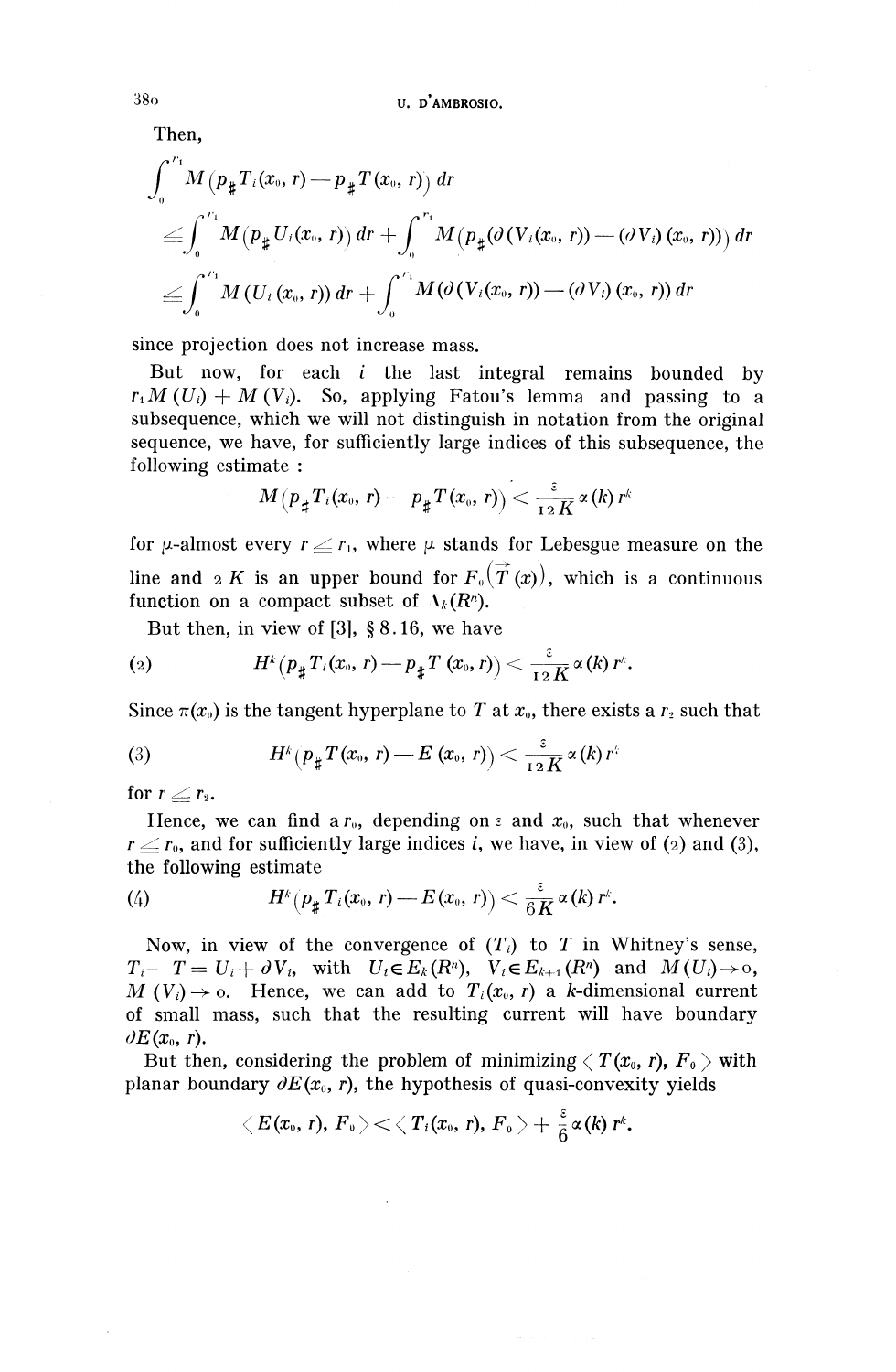Clearly,

$$
\left\langle \!\!{\,}^{\mathop{}\limits_{}}_{\mathop{}\limits^{}}\right. \! E(x_0,\, r),\, F_{\mathfrak{g}} \left. \!\!{\,}^{\mathop{}\limits_{}}_{\mathop{}\limits^{}}\right\rangle \!>\, <\, \! p_{\sharp} \; T_{\mathfrak{i}} \left(x_{\mathfrak{g}},\, r\right)\!,\, F_{\mathfrak{g}} \left. \!\!{\,}^{\mathop{}\limits_{}}_{\mathop{}\limits^{}}\right\rangle
$$

so we get the inequality

$$
\big\langle \, T_{\,i} \, (x_{\scriptscriptstyle 0}, \, r), \, F_{\,{{\scriptscriptstyle 0}}} \, \big\rangle \! > \! \big\langle \, p_{\frac{a}{2}} T_{\,i} (x_{\scriptscriptstyle 0}, \, r), \, F_{\,{{\scriptscriptstyle 0}}} \, \big\rangle \! \! \! \! \! - \! \frac{\varepsilon}{6} \, \alpha(k) \, r^{\scriptscriptstyle k}
$$

and from this

$$
\langle E(x_0, r), F_0 \rangle - \langle T_i(x_0, r), F_0 \rangle
$$
  

$$
\langle \langle E(x_0, r), F_0 \rangle - \langle p_{\sharp} T_i(x_0, r), F_0 \rangle + \frac{z}{6} \alpha(k) r^k
$$

But, in view of  $(4)$ ,

$$
\langle E(x_0, r), F_0 \rangle \longrightarrow \langle p_{\frac{a}{4}} T_i(x_0, r), F_0 \rangle \langle K \frac{z}{6K} \alpha(k) r^k
$$

and so we have

we  

$$
\langle E(x_0, r), F_0 \rangle = \langle T_i(x_0, r), F_0 \rangle < \frac{\varepsilon}{3} \alpha(k) r^k.
$$

Observe also that

$$
\lim_{r\to 0^+}r^{-k}|\big\langle E(x_0,r),\,F_{0}\,\big\rangle-\big\langle D(x_0,\,r),\,F_{0}\,\big\rangle|=o
$$

and hence

and hence  
(5) 
$$
\langle D(x_0, r), F_0 \rangle \longrightarrow \langle T_i(x_0, r), F_0 \rangle \leq \frac{\varepsilon}{3} \alpha(k) r^k
$$
.

Then, using  $(i)$  we obtain the estimate

(6) 
$$
\langle T(x_0, r), F_0 \rangle \longrightarrow \langle T_i(x_0, r), F_0 \rangle \langle \frac{2\zeta}{3} \alpha(k) r^k.
$$

Now, the continuity of the admissible integrands yield the following estimates

$$
\left\langle T_i(x_0,\,r),\,F\right\rangle-\left\langle T_i(x_0,\,r),\,F_0\right\rangle<\delta(r)\,M(T_i(x_0,\,r))\\ \left\langle\,T\,(x_0,\,r),\,\,F\right\rangle-\left\langle\,T(x_0,\,r),\,F_0\right\rangle<\delta(r)\,M(T(x_0,\,r))
$$

where  $\partial(r) \rightarrow o$  as  $r \rightarrow o$ .

But then

$$
\begin{array}{l} \left\langle \, T(x_0,\, r),\, F \,\right\rangle - \left\langle \, T_i(x_0,\, r),\, F \,\right\rangle \\ \hspace{2cm} < \delta(r)\left( M(T) - M(T_i) \right) + \left\langle \, T\left( x_0,\, r\right) ,\, F_0 \,\right\rangle - \left\langle \, T_i(x_0,\, r),\, F_0 \,\right\rangle \end{array}
$$

and since *M* is semicontinuous with respect to convergence in Whitney's sense, we can, passing to another subsequence which again we will not distinguish in notation, estimate the first term in the right hand side by  $\frac{\varepsilon}{3}\alpha(k)r^k$ .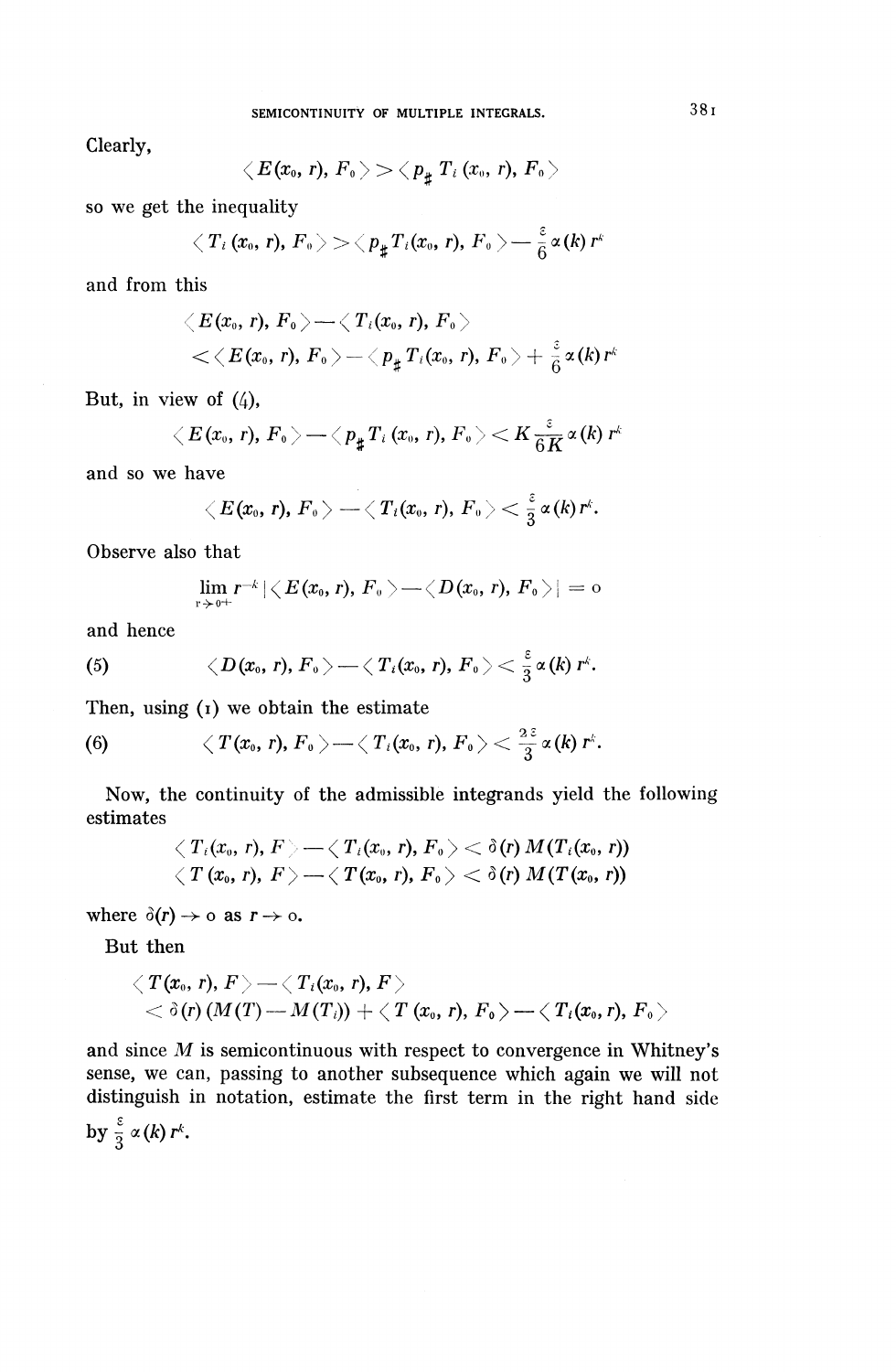382 U. D'AMBROSIO.

Now using (6) we obtain

(7) 
$$
\langle T(x_0, r), F \rangle \longrightarrow \langle T_i(x_0, r), F \rangle \langle z \rangle
$$

for sufficiently large *i* and almost all  $r \leq r_0$ ; clearly this  $r_0$  depends on  $x_0$ .

Then, for each  $x \in \text{spt } T$ , given  $z < 0$ , we can find  $r(x)$  such that for almost all  $r \le r (x)$  we have (7). For a given p suppose for each  $x \in \text{spt } T$  we have  $r(x) < \rho$ , which is not restrictive since otherwise we could consider  $r'(x) < \min \{ \varphi, r(x) \}$  in place of  $r(x)$  for what follows. Then, each  $x \in spt$  T will be the center of arbitrarily small balls for which (7) holds for a given  $s < 0$ . Using a covering theorem due to BESICOVITCH [1], we can select a sequence of pairs  $(x_i, r_i)$  where  $x_i \in \text{spt } T$ and  $r_i < \rho$  such that

$$
S(x_i, r_i) \cap S(x_j, r_j) = \emptyset \quad \text{with} \quad i \neq j
$$

and  $\bigcup S(x_j, r_j)$  covers  $H^k$ -almost all of spt T.

Now we apply the above procedure for the pair  $(x_1, r_1)$  getting a sub) sequence for which (7) is valid for almost all  $r < r<sub>1</sub>$ ; apply now the same procedure for this subsequence and, relatively to the pair  $(x_2, r_2)$ obtain another subsequence. Repeating the process, we obtain a

subsequence of the original sequence of currents such that  
\n(8) 
$$
\langle T(x_j, r_j), F \rangle \sim \langle T_i(x_j, r_j), F \rangle \leq \frac{z}{2^j} \alpha(k) r_j^k
$$

for almost every real number  $r_j < \rho$ , and  $j = 1, 2, 3, \ldots$ .

Now, take a finite number of spheres  $S(x_i, r_i)$ ,  $j = 1, 2, \ldots, m$ , from the above sequence of spheres, apply (8) and sum, getting

$$
(9) \qquad \left\langle T \cap \bigcup_{j=1}^{m} S(x_j, r_j), F \right\rangle = \left\langle T_i \cap \bigcup_{j=1}^{m} S(x_j, r_j), F \right\rangle
$$
  

$$
< \epsilon \alpha \left\langle K \right\rangle \rho^k \sum_{j=1}^{m} \frac{1}{2^j}.
$$

Since  $F$  is non negative we have, for every  $m$ ,

$$
\langle T_i, F \rangle \geq \left\langle T_i \cap \bigcap_{j=1}^m S(x_j, r_j), F \right\rangle;
$$

now letting  $m \to \infty$  in (9), and having in mind that

$$
H^k\Big(\operatorname{spt} T-\bigcup S(x_j,\,r_j)\Big)=0
$$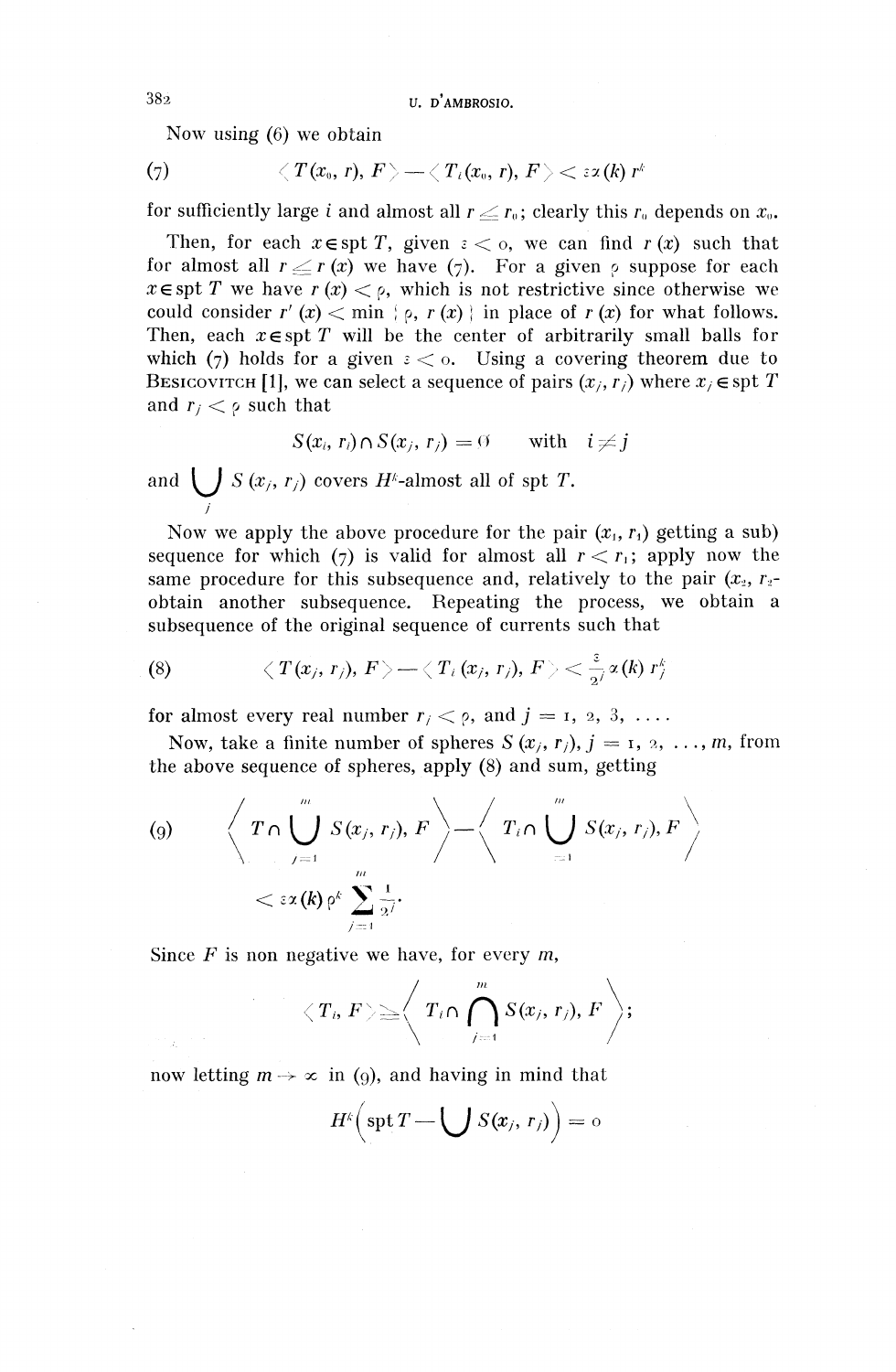we have

$$
\big\langle\,T,\,F\,\big\rangle\!\leq\!\min\!\lim_{i\textcolor{black}{\rightarrow}\,\mathtt{z}}\big\langle\,T_{i},\,F\,\big\rangle
$$

which finishes the proof.

#### 4. Existence theorem.

The above theorem allows for a general existence theorem. Before we give this theorem, let us recall some more definitions and results from [3].

An integral current is a current T such that both T and  $\partial T$  are rectifiable. Calling *norm* of T the number

$$
N(T) = M(T) + M(\partial T)
$$

we will call *normal* a current T such that  $N(T) < +\infty$ .

Integral currents are rather smooth, in the sense that they are limit, in convergence in the above N-norm, of a sequence of currents  $f_{i*}$  ( $P_i$ ), where  $P_i$  are polyhedral chains with integer coefficients and  $f_i$  ar diffeomorphisms of class  $\bar{1}$  converging to the identity map ([3], §8.22). Call  $I_k(U)$  and  $N_k(U)$  respectively the class of integral and normal *k*-dimensional currents on  $U \subset R^n$ .

From [3], §8.13, we have the following compactness theorem :

*If*  $A$  is a compact subset of  $R^n$  and c is a positive number,  $I_k(A) \cap \{T : N(T) \leq c \}$  is compact.

This theorem, allied to the semicontinuity theorem given in § 3, and the fact that every normal rectifiable current is integral  $(3]$ , §8.14), yields the following :

THEOREM. — The problem of minimizing  $\langle T, F \rangle$  admits a solution *in the class of alt k-dimensional rectifiable currents which have equibounded norm, provided the admissible integrands are non-negative and quasiconvex.*

#### **5. Remarks.**

The same proof given in § 3 for the semicontinuity theorem applies for flat chains over a finite coefficient group [6]. Also, this result generalizes a previous one, in the case  $k = n - i$ , obtained in the setting of the theory of sets of finite perimeter, convergence in the Lebesgue measure of symmetric difference and *F* a norm [2].

In the case  $F(x, \vec{T}(x)) = |\vec{T}(x)|$ , which corresponds to the problem of minimal surfaces, existence theorems, as well as some regularity theorems, have been given in [3] and [5].